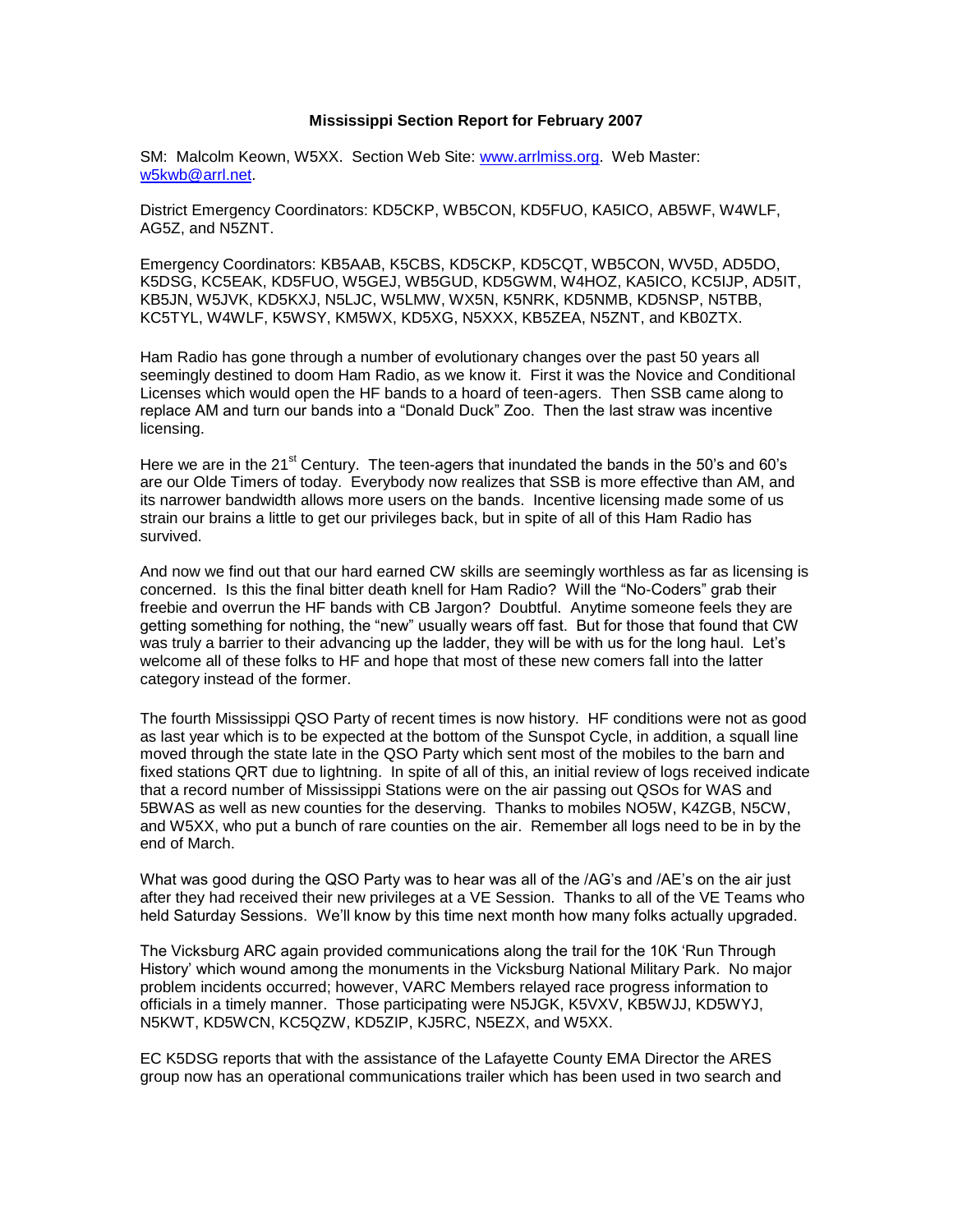rescue missions. In addition, Tippah County EC N5TBB has started training classes for ARES Members on how to assemble various station configurations and how to pass traffic.

AC5Y reports that 50 plus were in attendance at the NWS Storm Spotter Training sponsored by the Crystal Springs ARC. Good Show!

The MDXA is sponsoring classes in a big way. Pres N5FG reports that KA5VFU's Tech Class graduated 15 (see end of list below). In addition KE5HKV has a Technician Class in progress in Wiggins, and AE5DX is conducting an Extra Class in Gulfport.

KD5VMV, Deputy Director of DeSoto County Emergency Services, reports that DeSoto County received a Department of Homeland Security Citizens Corps Grant last Fall to construct a Mobile Communications Center and four portable "go-kits." The RACES/ARES Group recently had a workday to fabricate the go-kit coax sections and power cords. The four go-kits were then assembled and put in Pelican Cases. Each go-kit consists of a HF/VHF/UHF radio, 2M/440 radio, coax, and antennas. Those helping with effort were N5PYQ, KE5BXL, W5LJD, W5KK, KB0ZTX, KD5ARO, N5UOV, K5OMC, KD5CKP, KE5AKT, KD5SM, and KD5VMV. DeSoto County is ready to deploy!

Welcome to new Mississippi Hams: KE5MFT, Lawrence – Lumberton; KE5MFV, Robert – Byhalia; KE5MFW, Rachael – Byhalia; KE5MIV, James – Pascagoula; KE5MLC, David – Hattiesburg; KE5MLD, Jacob – Brandon; KE5MLE, Carson – Ridgeland; KE5MLF, Greg – Clinton; KE5MLG, Gregory – Pelahatchie; KE5MLH, Heidi – Carriere; KE5MLI, Joseph – Philadelphia; KE5MLJ, Edward – Carriere; KE5MLK, Frank – Myrtle; KE5MLM, David – Clinton; KE5MLM, Danny – Taylorsville; KE5MLO, Waldemar – Inverness; KE5MMR, Kevin – Ponotoc; KE5MMS, Joshua – Ponotoc; KE5MOR, Luther – Booneville; KE5MOS, Benny – Booneville; KE5MOT, Everett – Baldwyn; KE5MOY, William – Gulfport; KE5MOZ, Christopher – Vancleave; KE5MQL, Donald – Iuka; KE5MQN, Jordan - Iuka; KE5MQS, Christopher – Byram; KE5MVM. Thomas – Gulfport; KE5MVN, Jana – Gulfport; KE5MVO, Pierre – Gulfport; KE5MVP, Anthony – Gulfport; KE5MVQ, Johnnie – Gulfport; KE5MVR, Karen - Gulfport; KE5MVS, Joseph – Saucier; KE5MVT, Rebecca – Gulfport; KE5MVU, Cillo – Lucedale; KE5MVV, Stephen – Gulfport; KE5MVW, Michael – Gulfport; KE5MVX, Peggy – Gulfport; KE5MVY, Raymond – Gulfport; KE5MVZ, Gene – Gulfport; and KE5MWA, Justin – Gulfport.

Congratulations to the following on their upgrades: KE5AJI – Petal; KE5GUK – Tupelo; KE5HJN – Tupelo; KE5HJP – Dumas; KB5PMN – Magee; KA5PSG – Meridian; N5SPE – Brandon; WB5TTM – New Albany; N3TZJ – Jackson; and WB5VOQ – Corinth.

Welcome to new ARRL members: KE5AQU – Columbus; KE5BRF – Jackson; KE5BRG – Jackson; KB5DRD – Nettleton; KD5GGJ – Lena; KT5GS – Long Beach; KC0IKK – University; KE5HJN – Tupelo; KD5JXL – Tupelo; KE5LRA – Lucedale; KE5MFV – Byhalia; KE5MFW – Byhalia; KE5MLD – Brandon; KE5MLL – Richland; KE5MOY – Gulfport; KE5MOZ – Vancleave; KD5MYW – Saucier; W0NNN – Jayess; N5ODV – Little Rock; KB5RFJ – Perkinston; KD5SBC – Falkner; KD5TUB – Diamondhead; N3TZJ – Jackson; KA5WGF – Hernando; N5YKB – Stringer; KB0YTW – Starkville; and N5ZX – Jackson.

Also Welcome to N5LJC as EC for Marion County.

Regret to report the passing of KK5ED of Jackson.

PIC Report: N5TBB

Club Newsletters/Reports: Hattiesburg ARC (AC5E), Jackson ARC (K5VU), Meridian ARC (W5MAV), and Vicksburg ARC (W5WAF).